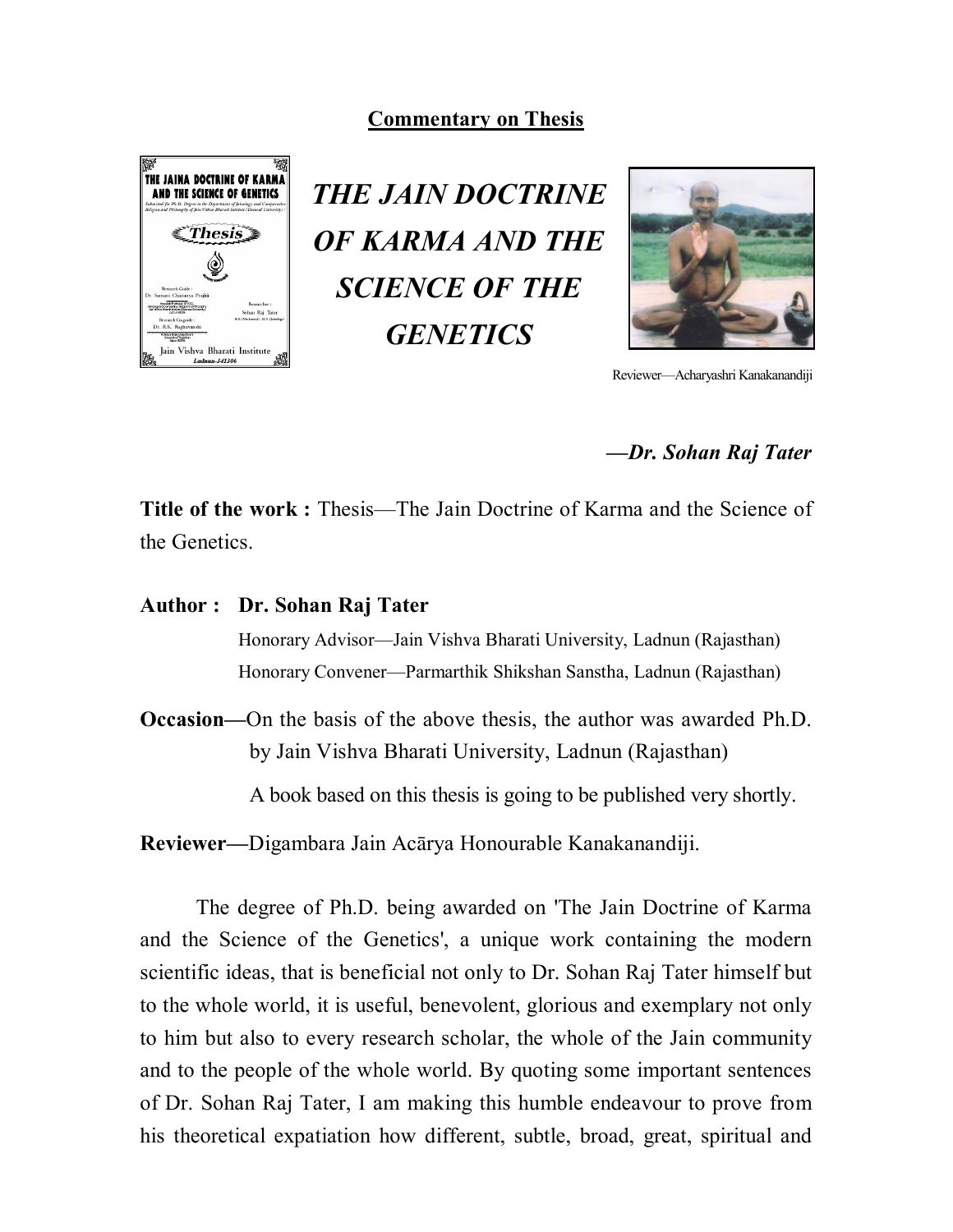benevolent to the world his thesis is from the other works of physical research.

"I have tried my level best to compare karma with different genes situated on DNA of a chromosome taking in consideration characteristics of both karma and genes. I have come to the conclusion that karmas are the cause and the genes their effect (fruits). Karma is a component of the subtlest body i.e. *Karma Śarīa* and gene is a component of the gross body. I came to the conclusion that karmas possibly play their roles in the gross body of the living organism with the help of genes. I have tried my level best to bring spirituality as close to science as possible."

The expatiation of the above topics is as given below—

By disposition, in a natural way, the form of a being is abstract, nonphysical, containing all the knowledge and the elements of science. But in its worldly state it appears to be having a form and defiled by the vices like attachment, jealousy and malice. What is the cause of this contradiction? It is but natural that queries like this arise in one's mind. Giving its solution, Pujyapāda Swāmī says in his book 'Siddha bhakti', "*astyātmānādibaddha* the worldly being has been bound in the bonds of karma since time immemorial." Hence from the point of view of relation of the karma with matter, the worldly being has a form in respect of mode. Explaining it, Srimaddevasena Swāmī says in the book ' $\bar{A}$ lāpa Paddhati'—

### *jvasypyasadtayavahrea mrtasvabhva*||164||

from non-substantive practice standpoint, the worldly being, adhered with mode, has got a form.

That is why, explaining the cause of the world, Kundakunda Swāmī says in his book 'Pravacansāra' says—

> *tamm du-natthi ko sahvasavatthidotti sasre*| *sasro pua kiriy sasramassa davvassa*||120||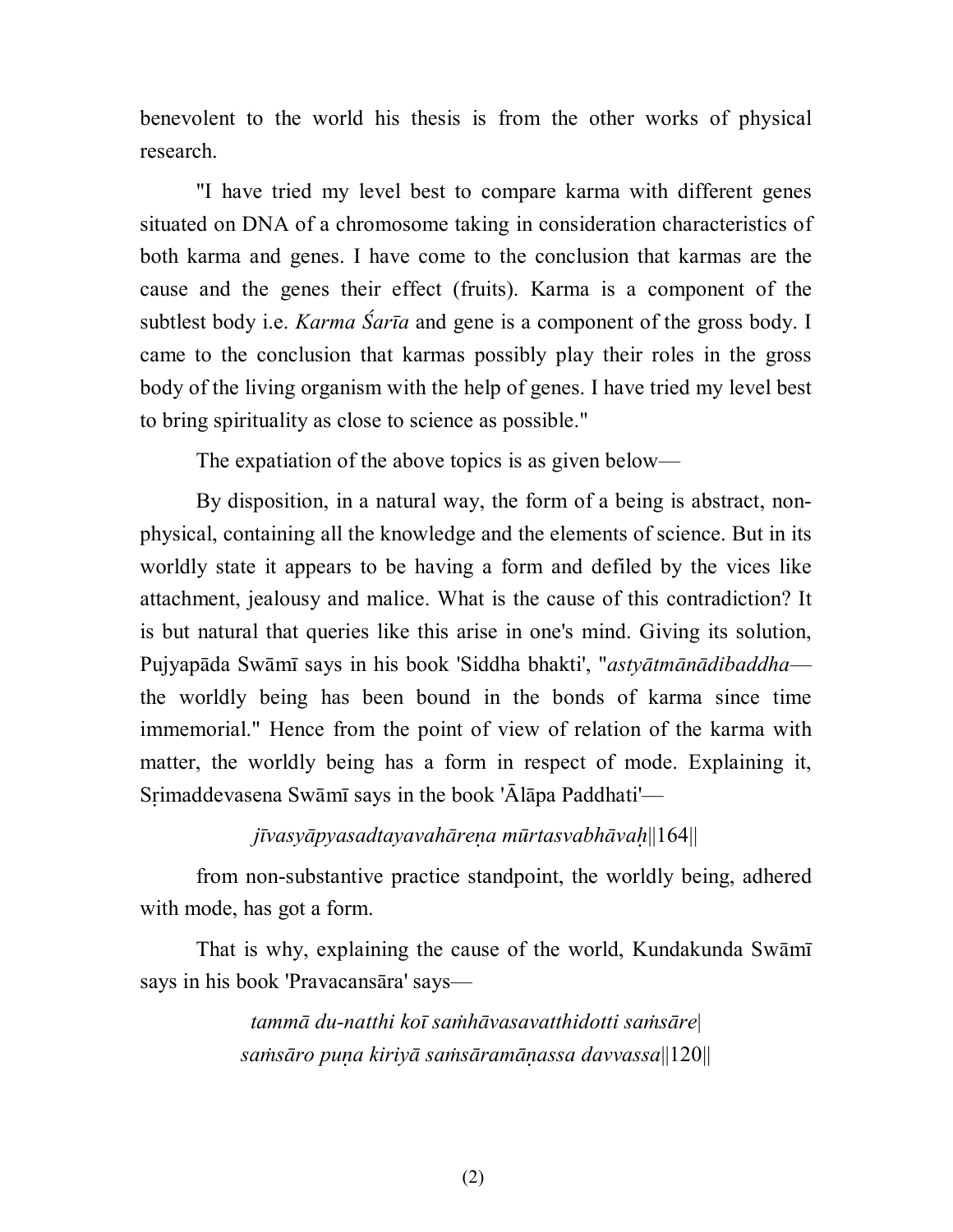In this world, therefore is nothing as such—absolutely established in its nature, after all mundance existence is (only) an activity of the soulsubstance which is moving in four grades of existence.

The fact is that inspite of being immutable from the point of view of being substantial, the being is disordered from the point of view of mode. It seems from this that nothing in this world is fixed by nature i.e. nothing in this world remains in the same form, unmoving and here (in this world), the world is the cause in the unsteadiness that is there as the creatures (man etc.) living in the world have the modism in them, because the form of the world is like that. Now the result that is obtained by the matter from abandoning the earlier stage and receiving the latter stage is the form of the world.

In spite of being similar from the point of view of matter and birth, the being appear to be different. Describing its cause, Mahaprajña Vīrasena Swāmī, the omniscient in this fourth and last eon of creation, says in the book 'Dhawal'—

"*a ca krenavi kajja muppatt tthi. ………..tato kajjametti ceva kammi vi tthitii cchayo kyavyo jadi ava to bhamara mahuvara kayavdi saidehi vi makammehi hodavvmidi a asa doso icchijjamdo*"

There can be no effect (result) without a cause. Hence, one must ascertain that there are as many karmas (in the form of causes) as are there the effects (in the form of earth, tejus and water etc.).

**Question :** If it is so, then beings having the names like 'Madhukar' and 'Kadamba' etc. should also be the effect of physique making karma.

**Answer :** This is not a defect because it is desired of the thing.

Akalamka Devaswāmī, the great logician explains this theory of karma in the following way—

*loke harirdla vrkabhujagdayo nisargata kraurya oyahirdisa pratipattau| vartante ityucyante na csvkasmik karmnimittatvta||*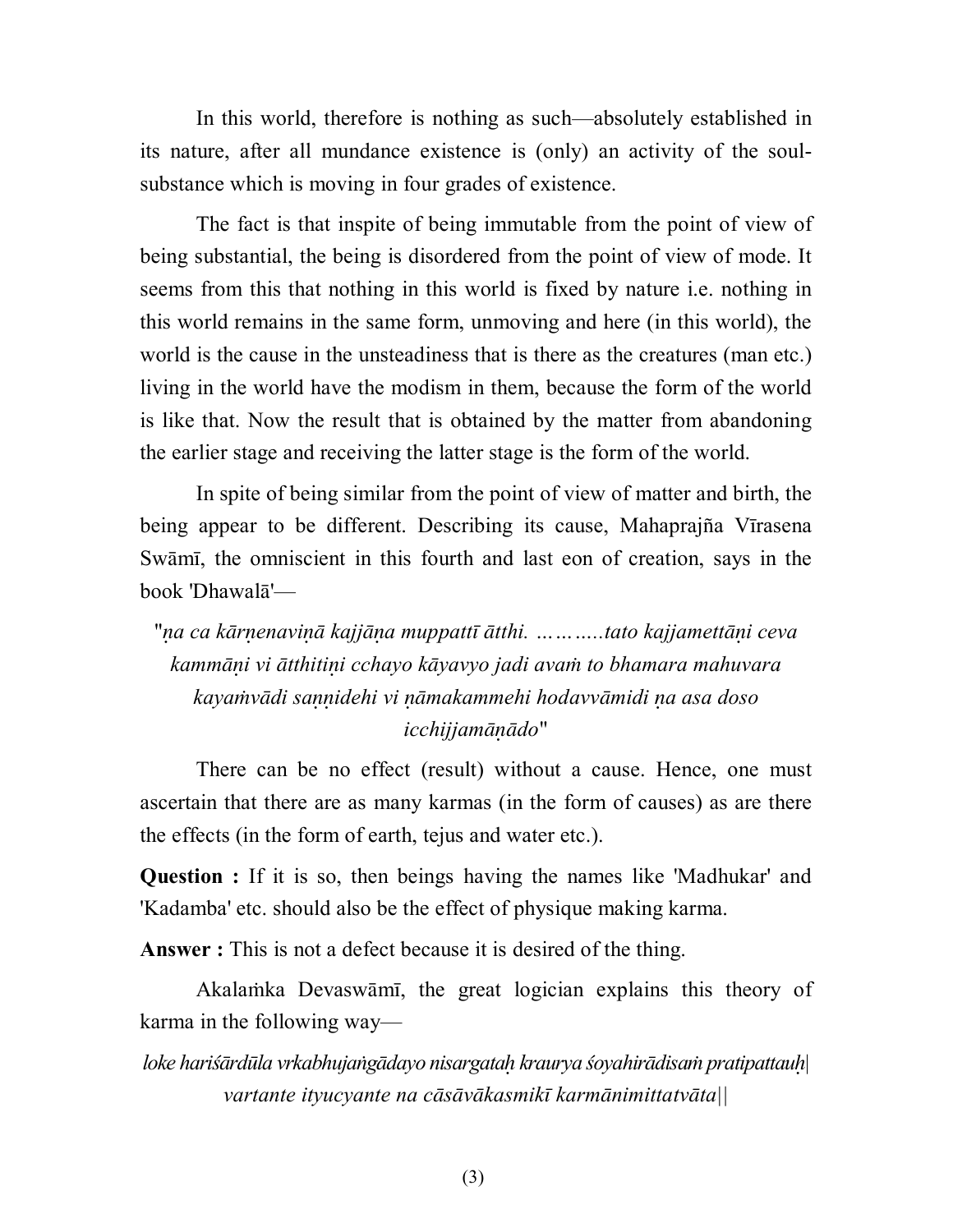On this earth lion, wolf, tiger and snake etc. are said to be natural even though they have the traits of bravery and cruelty without listening to any sermon, but they are not accidental as they are born on the rise of their karmas.

It is clear from the above examples that by reason of karma, this being gets to defiled consequences and suffers great hardships in hellish conditions—

# *kamma dihaghaa cikkaa garva vajja sam| a viyakkhau jvadada upphi pdahi ta||*

Karma that leads the soul that has infinite knowledge and strength and is god-like, to the wrong path, is very strong; not destroyed easily, is very smooth, and hard like a thunder bolt and heavy and is, therefore, impregnable and impenetrable.

 $\bar{A}c\bar{a}rya$  Bhatta Akalankadeva sw $\bar{a}m\bar{b}$  explaining the basic cause of the world, says in the scripture 'Rajavārtika'—

## *tatdtmanoasvatantkare mlakraama*|

That (karma) is the root cause in making the soul dependent.

Ācārya Pūjyapāda swāmī says in 'Isatopadeśa' *mohane savrata jna svabhva labhate na hi*| *mata pumnpadrthana yth madankodravai*||

Overcome by the liquor of deluding karma, the being doesn't know and attain its true from that has infinite knowledge just as one loses all selfcontrol and the knowledge of good and bad, getting drunk by consuming intoxicating coarse grain.

Having overcome by physical karmas, the supreme soul, that possesses infinite knowledge, has been roaming in vain like a beggar since time immemorial. Thinking from an objective point of view, we find that the being has infinite power but being under the influence of karma, this infinite power doesn't get manifestation. Being unexpressed and indistinct, it exists in the being dormant and only as a possibility. Hence, thinking from modal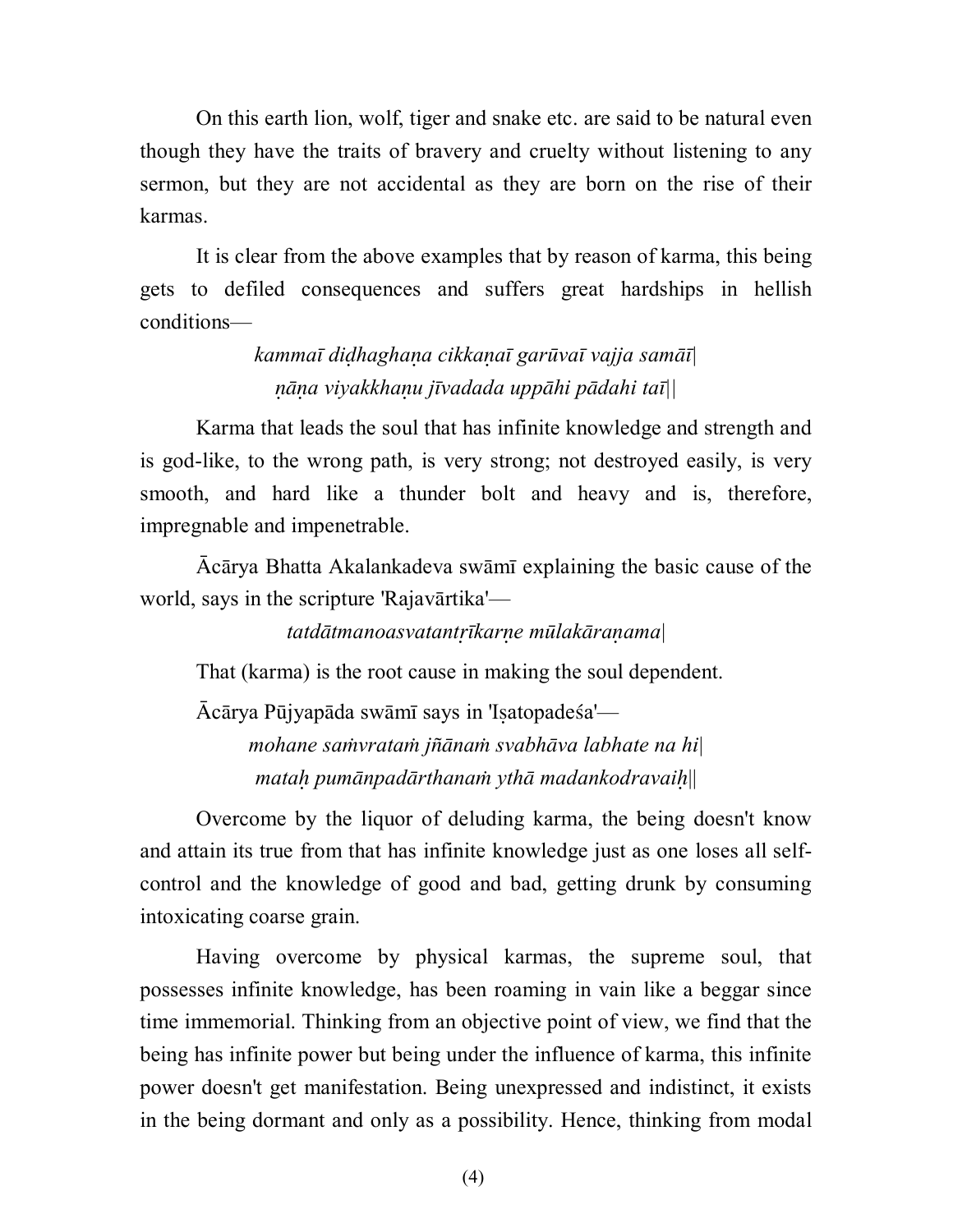point of view, we find that because of the worldly being, being subordinate to karma since time immemorial, it gets very weak and karma gets very powerful. That is why the being has been roaming in the world since time immemorial and the struggle between the being and karma goes on.

> *katthavi valio jvo katthvi kammI huti valiyi| jvassa ya kammasa ya puvvaviruddhi vairi||*

Quoted from the commentary on Isopades a. At times the being gets strong and at other time karma gets strong. Thus the enmity and conflict between the being and karma has been going on since time immemorial.

### *jv kamma viha haveladdh*|

There are several beings, several kinds of karma and several attainments, depending on the karma.

> *kammea vi udaya jvassa vijjade uvasama v*| *khaiya khaovasamiya tamh bhva tu kammakada*||58||

Without karma, the being does not get fruition—subsidence and destruction-cum-subsidence i.e. without physical karmas, the being does not get the four feelings of corporeal gross activity. That is why destructional, destructional-cum-subsidential, corporeal or subsidential volitions are said to be caused by karma.

There are innumerable beings in the universe. Their different bodies, senses, minds, vitality and longevity, get different forms from one-celled beings to five-sensed ones and from human beings to deities in accordance with the degree of attachment and jealousy and malice. They also get joys and sorrows accordingly. Along with the order of evolution and because of the good deeds done by the beings, karma is all-pervasive and extremely important in all the three words and in all the three periods of time and can be a cause in one's being a Tīrthamkara and attaining salvation.

# **Fruits of good deeds (merits)**

### *punatytmna pyateaneneti y puyama*|

That which purifies soul or by which soul gets purified is good deed (merit). Vīrasena swāmī says in the book 'Dhawala Siddhānta Śāstra'—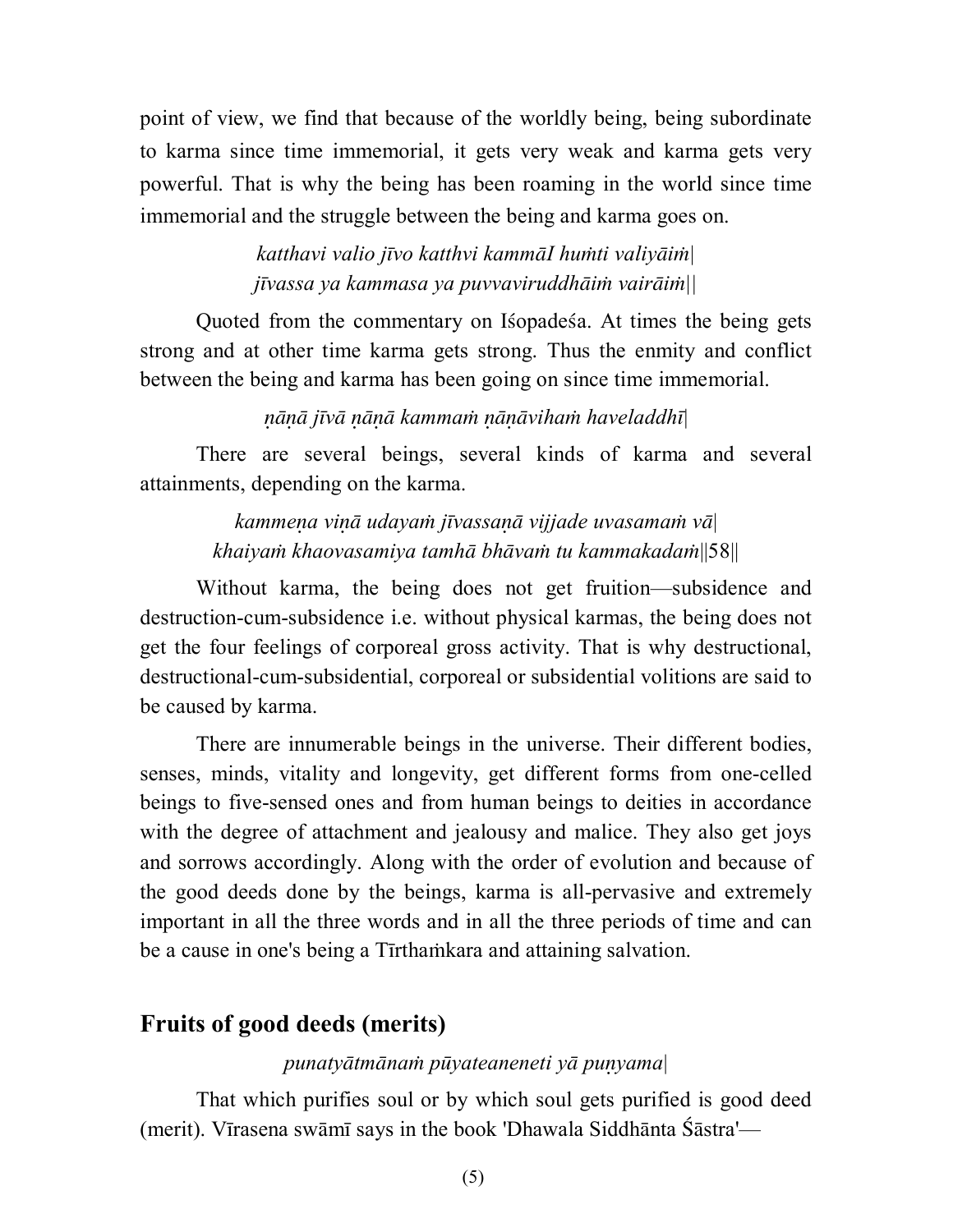**Question—**What are the fruits of merit?

Answer—Tirthamkaras, pontiffs, saints, rulers of vast empires, Baladeva, Vāsudeva, and the attainments of deities and Vidyadharas are the fruits of merit—

# **Fruits of sin (demerit)**

*'pti rakatitmna ubhditi ppam*'

(Chapter-6, Sarvārtha siddhi)

That which hinders soul from what is auspicious and good is sin (demerit).

**Question—**What are the fruits of sin?

**Answer—**Getting birth as hellish being and animals and plants and had persons, old age, death, disease, agony and poverty are the fruits of sin.

(Dhawalā, Book-1, p. 105)

### **How one can become a supreme soul**

The measure of getting liberated forever in totality from all the karmas—

The being is basically good and pure, but because of the attitude and behaviour that is contrary to that goodness and pure form, it gets bound by the bonds of karma and has been roaming in this four-fold world, getting birth in 84 lacs of life, suffering all sorts of pain—physical, mental and spiritual—but if it (the being) observes non-violence in its pure form, equanimity, and detachment etc. resorting to suitable substance, area, period, birth and volition, it will get liberated from all the bonds of karma and become the supreme soul, personifying all the three blessings—truth, consciousness and bliss as—

> *ubhubhe puypuye sukha dukhe ca ata tryama*| *hitmdhyaamnutheya ea trayamathhitama*||29a||